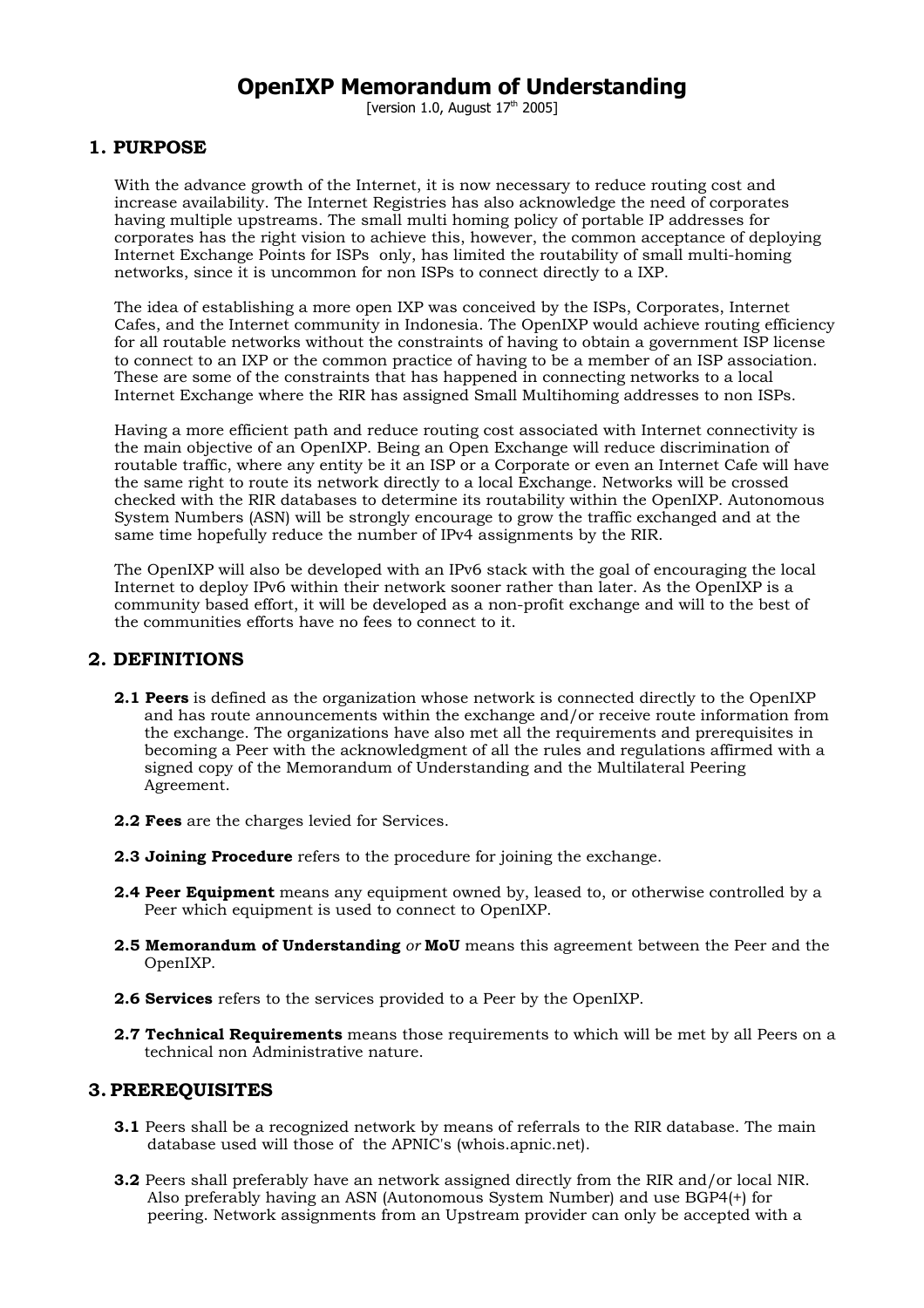written statement from the Upstream Provider with a minimal of a /24 address and the network has not been announced or is part of a larger network within the OpenIXP.

### **4. OpenIXP SERVICES**

Daily technical activities of the OpenIXP shall be carried out by the OpenIXP administrator. OpenIXP will not offer services outside of peering.

## **5. PEER RESPONSIBILITIES**

- **5.1** Peers are expected to contribute towards the running of OpenIXP by providing volunteer assistance.
- **5.2** Peers shall maintain up-to-date contact information including 24x7 technical contact telephone numbers, email addresses and/or trouble ticket site.
- **5.3** Peers shall ensure that at least one member of their staff is subscribed to the mailing lists of the OpenIXP.
- **5.4** Peers shall ensure that their connectivity to the OpenIXP is maintained if the connectivity is done through Telco Operators services.

## **6. PEER STATUS**

- **6.1** A candidate Peer is required to submit an application for OpenIXP peering.
- **6.2** The prospective Peer is in compliance with the Prerequisites and Joining Procedure.
- **6.3** Connection to OpenIXP may only proceed after the OpenIXP admin has received a connection request giving all information required therein.
- **6.4** A Peer shall have the right to terminate its peering to the OpenIXP for any reason and at any time upon seven (7) days prior notification to the OpenIXP administrators.

# **7. TECHNICAL REQUIREMENTS**

Peers shall ensure that their usage of OpenIXP shall not be detrimental to the OpenIXP network at all times. The term "detrimental" refers to usage which :

- **7.1** Does not conform to the Technical requirements; or
- **7.2** Causes undesirable load and/or traffic patterns; and
- **7.3** Adversely affects other Peers and/or the entire exchange.

# **8. NON-COMPLIANCE**

Failure of a Peer to comply with the Technical Requirements or any other material requirement of this MoU may result in sanction being taken against a Peer. Such sanction shall be discussed with other Peers before being imposed, and may, depending on the severity of the incident, take the form of any or all of:

- **8.1** Immediate disconnection from the Services pending resolution of the non-compliance by the Peer :
	- **8.1.1** Suspension of Peer with a view to Termination. This shall have the following effects:
	- **8.1.2** Suspension shall be immediately announced to all the Peers.
	- **8.1.3** The Peer shall be disconnected from all Services while suspended.
	- **8.1.4** The Peer shall not be entitled to vote or to make use of any other right with the exceptions:
		- a. the Peer may attend the General Meetings of the OpenIXP;
		- b. the Peer may exercise the right of appeal.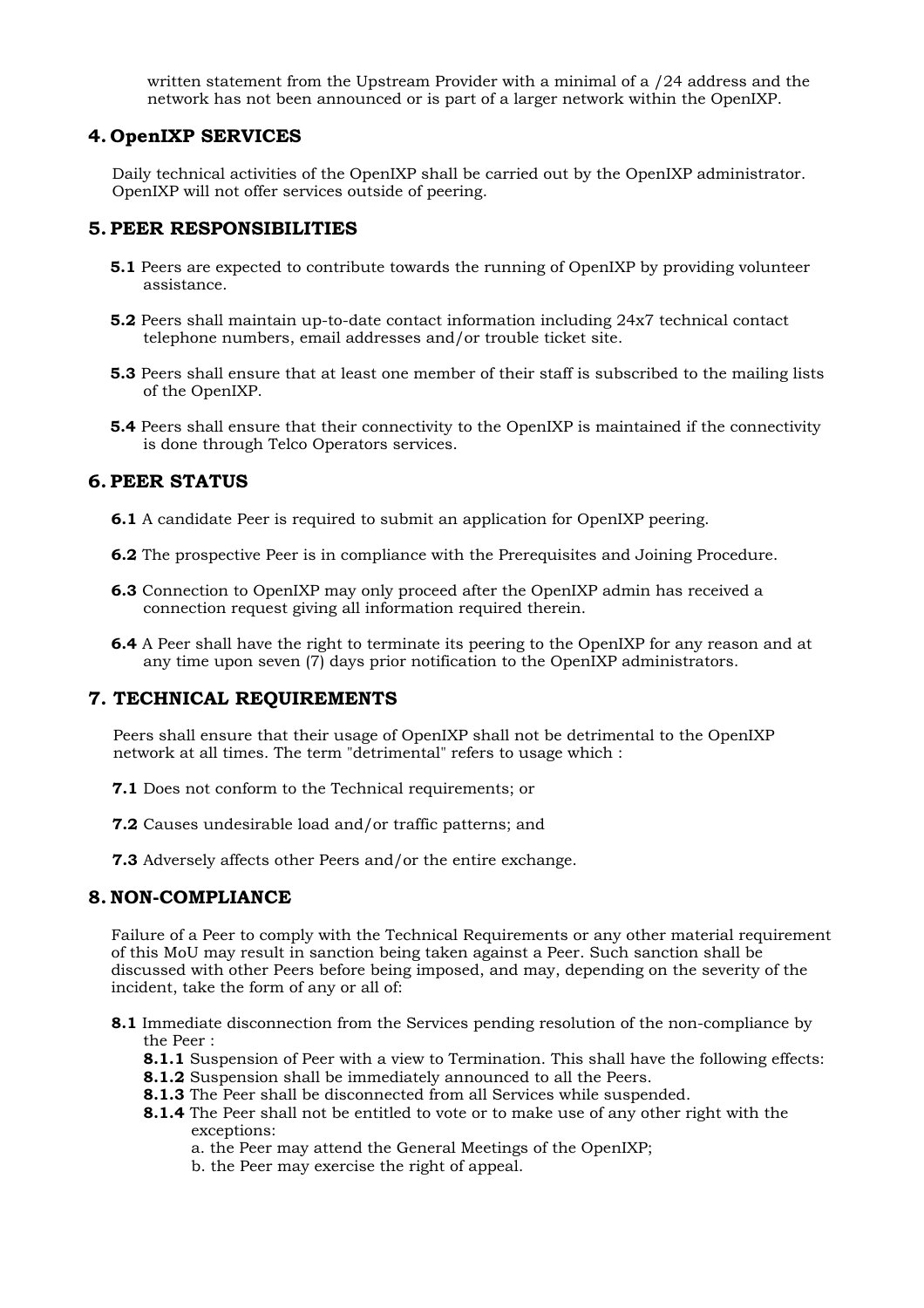- **8.2** As part of the notice calling any General Meeting, the list shall include the suspended Peers. For each such Peer separately:
	- a. Any five (non-suspended) Peers may call for a formal vote on the termination of membership for that Peer at the General Meeting, such vote to be by simple majority;
	- b. failing such a call, or if the vote is in favor, the membership terminates at the end of that General Meeting.
- **8.3** Notification to OpenIXP Peers of Peer Non-Compliance and subsequent action taken by the OpenIXP.

A Peer may appeal against the decision in respect of suspension of their Peer status in the OpenIXP General Meeting.

Any Peer whose membership to OpenIXP has been terminated may reapply for OpenIXP Peer Status, however any such application shall be in strict accordance with the OpenIXP rules and regulations.

## **9. COMMUNICATIONS**

The primary means of communication with the OpenIXP administrator and other Peers shall be via email.

## **10. FUNDING AND FEES**

There are no fees in relation to peer with the OpenIXP, however fees and cost could be reviewed annually by the Peers. The review shall be a formal general meeting and shall include a presentation in connection with any proposed resolution regarding the Fees, Fee Schedules, and Joining Fees.

## **11. CONFIDENTIALITY**

Peers, as well as OpenIXP, have a duty of confidentiality to the other OpenIXP Peers. As such, all and any information, not already in the public domain, passed between OpenIXP and its Peers shall at all times be kept confidential and shall not be passed or revealed to any third party outside of OpenIXP Peers, without the prior written consent of the party to which it relates.

## **12. INSURANCE AND LIABILITIES**

In the event of any claims made by an OpenIXP Peer against the OpenIXP, except where the claim stems from fraud or willful concealment on the part of OpenIXP, it shall be acknowledged:

- **12.1** A Peer shall not hold OpenIXP liable for any loss whatsoever resulting from the illegal use or use not conforming to the terms of this MoU by another Peer.
- **12.2** A Peer shall not be liable for special, indirect or consequential loss, loss of profits, business, revenue, goodwill, or anticipated savings.
- **12.3** Peers shall arrange suitable insurance to cover their equipment while it is within the OpenIXP Racks, as determined by the Peer in its sole discretion. This should cover damage to the equipment howsoever caused (including damage by the OpenIXP or third party staff or equipment) and third party liability in the event of the Peer's equipment causing damage to the OpenIXP or third party staff or equipment.

#### **13. DISPUTE RESOLUTION**

OpenIXP shall operate a dispute resolution service. Its scope shall be limited to the OpenIXP Core Activities. Its use shall be voluntary and non-binding. Costs shall be covered by the participants.